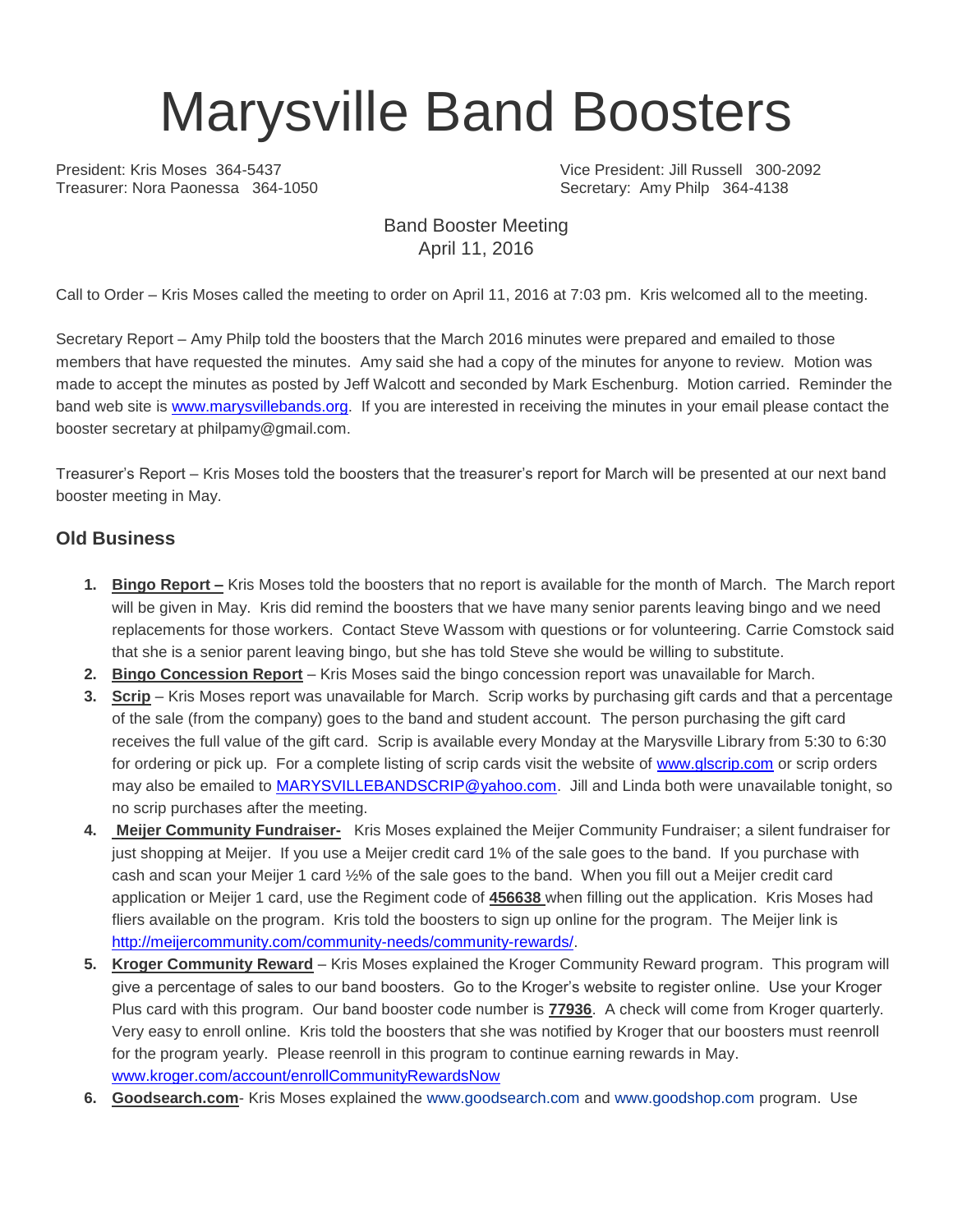[www.goodsearch.com](http://www.goodsearch.com/) for your search engine and the band receives a penny for every search. Use [www.goodshop.com](http://www.goodshop.com/) for your shopping and the band will receive a percentage of your purchases. Use Marysville Viking Regiment on the tool bar. Encourage your students to use this search engine.

- **7. Student Accounts** Kris told the boosters that Linda is not with us this evening. The next student account statements will be handed out at the spring concert.
- 8. **Winter Guard** Carrie Comstock told the boosters that "Friends and Family" will be held on April 15<sup>th</sup> at 8 pm at the MMS. Come watch the guards.
- **9. Advia Community Advantage Program (CAP)** Kris Moses told the band boosters that we now have 31 accounts enrolled in the program. Encourage Advia current or new members to sign up for the Advia Community Advantage Program. On the band website is a downloadable copy of a simple enrollment form to mail to Advia to sign up. The band booster has the number of **8306** if you are interested in participating. This is a silent fundraiser for the general account for just being a registered booster.
- **10. Geranium Sale** Michelle Hoffman told the boosters the geranium fliers have been given to the students and will be collected on April 14<sup>th</sup>. Delivery will be May 5<sup>th</sup> at Pilgrim Lutheran. Volunteers will be needed on delivery day; whatever time between 7 am – 6 pm you can give will be appreciated. NHS students could earn points if interested.
- **11. Jimmy's Frozen Custard** Kris told the boosters that Monday May 23<sup>rd</sup> from 5-8 pm has been scheduled for the next fundraiser at Jimmy's Frozen Custard. Jimmy's donates 20% of all sales during that time period to the band boosters. No flier is needed.
- **12. Bowling Fundraiser** Kris told the boosters that the 6<sup>th</sup> Annual Bowling Fundraiser has been scheduled for Friday May  $6<sup>th</sup>$ . Prices will remain the same as in the past; \$20 per person which included two games and shoes. Start signing up your teams. Again there will be raffles including an opportunity for a mini IPad. We will also have a 50/50 raffle and door prizes. Call Steve with questions or donations for the baskets. Proceeds from the bowling fundraiser will be earmarked for the buses to take the students to band camp.
- **13. Senior Parent Meeting** Kris said the senior parents will be meeting tonight after the booster meeting. Band awards are June 3<sup>rd</sup>.
- **14. Band Camp Chaperones** Kris told the boosters that a band camp chaperone list has been started. Please sign up if you are interested in chaperoning band camp. Lots of prop building to do this year.
- 15. **Texas Roadhouse** Kris told the boosters that the Texas Roadhouse fundraiser on March 10<sup>th</sup> was a success raising \$601. Donna Koppel, Kathy Weingartz, and Colleen Dodson donated bake sale items. The funds we received from the three Texas Roadhouse fundraisers, paid for the rental truck and gas for the Tour 2016. Mr. Duso then told the boosters that he was just told that the school board will reimburse the boosters for the gas.

#### **New Business**

- 1. Marysville Middle School Solo and Ensemble April 30<sup>th</sup> Saturday from 9 am to 1-2 pm. Approximately 12 volunteers are needed to work the event. All 8<sup>th</sup> grade students need to participate. Mr. Duso needs one parent volunteer to man the computer, 4 parents to man the practice rooms, 4 parents to man the performance rooms, and someone to assist the judges with food/beverages. Sign-up sheet available or call Kris Moses.
- 2. Percussion Table Project Mr. Duso said that he needs help building/replacing the old wobbly percussion tables. The tables hold the bells and tambourines. The current tables are built similar to a tv table. He decided to table the discussion for now.
- 3. Uniform Labels DeMoulin will build in a label (2" X 2.5") as part of the construction of the uniform. The label will cost an additional \$2 per uniform. We need your opinion on the label. An example was passed around of a label that DeMoulin uses. DeMoulin stated we could create one main label with a line for a personalized name. Some boosters thought the label lost the personalized effect for the donated uniform. Some thought the label was cold